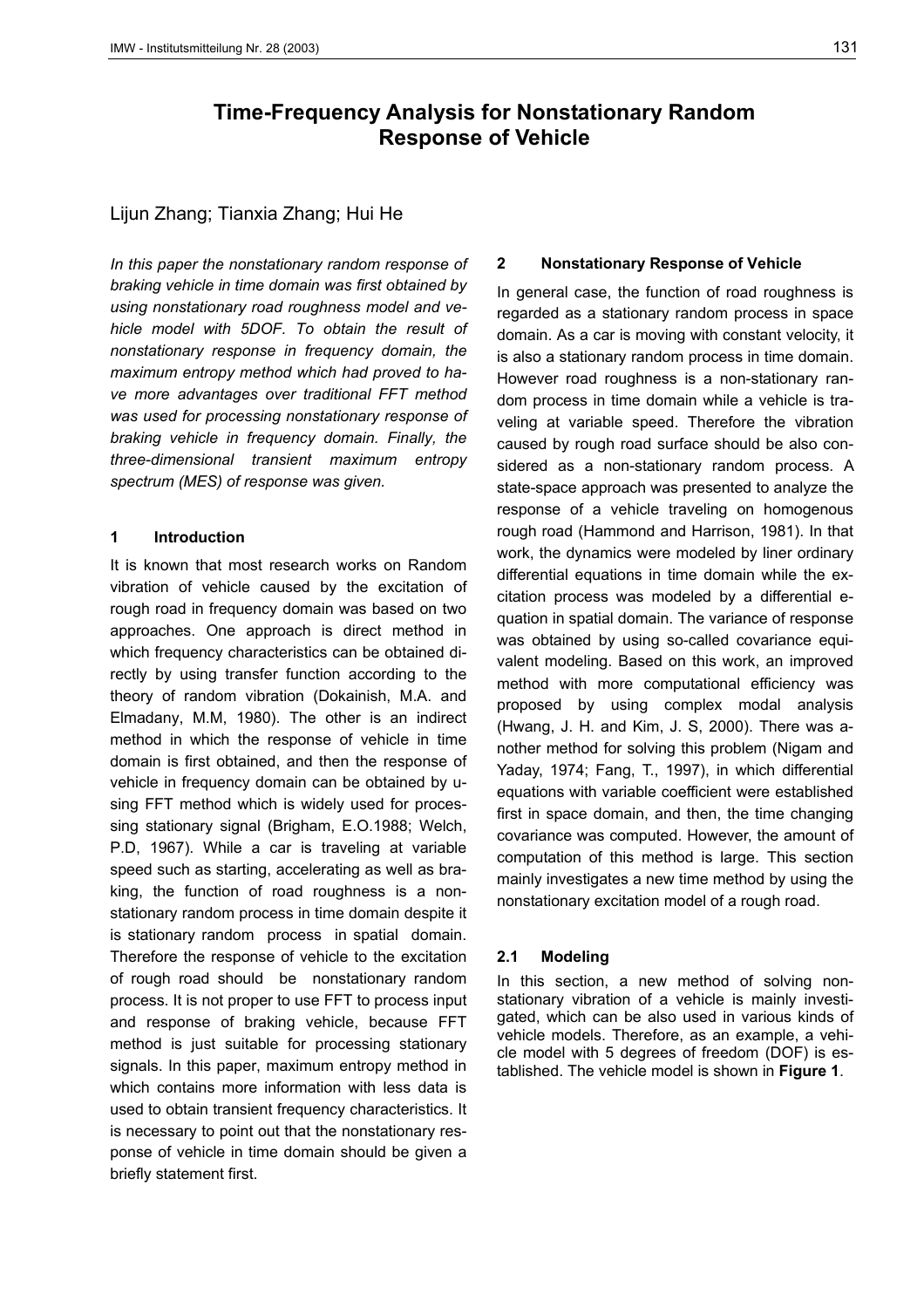

**Fig. 1** Vehicle model with 5 degrees of freedom

Where:

*Zs*-vertical displacement of seat,

Z<sub>b</sub>-vertical displacement of vehicle body at center of gravity,

*Zp*-pitch angular displacement of vehicle body,

*Zf-*bouncing displacement of unsprung mass of front suspension,

*Ms*-mass of human body and seat,

*Mb*-mass of vehicle body,

 $M_p$ -moment of inertia of vehicle body around *y* axis,

*Ks*-stiffness coefficient of seat,

 $M_f$ , M<sub>r</sub>-unsprung masses of front and rear suspensions, respectively,

*Kf, Kr*-stiffness coefficients of front and rear suspensions, respectively,

 $K_{tt}$ ,  $K_{tr}$ -stiffness coefficients of front and rear tires, respectively,

*Cs*-damping coefficient of seat,

*Cf, Cr*-damping coefficients of front and rear suspensions, respectively,

*qf(t), qr(t)*-displacements of road input at front and rear tires, respectively,

*l1*-distance from the center of gravity to seat,

*l2, l3*-distances from the center of gravity to front and rear tires, respectively,

*L*-wheelbase.

In this model, damping of tires is neglected, since it is so small. The nonlinear damping and stiffness of suspension can be also considered if necessary.

The differential equations for the vehicle model can be described as follows:

$$
[M]\ddot{Z} + [C]\dot{Z} + [K]\dot{Z} = [F]\dot{Q}
$$
\n(1)

where:

$$
Z
$$
-output vector

$$
Z = \begin{bmatrix} z_s & z_b & z_p & z_f & z_r \end{bmatrix}^T
$$

$$
^{[M]} \text{-}matrix of mass
$$

$$
[M] = \begin{bmatrix} M_s & 0 & 0 & 0 & 0 \\ 0 & M_b & 0 & 0 & 0 \\ 0 & 0 & M_p & 0 & 0 \\ 0 & 0 & 0 & M_f & 0 \\ 0 & 0 & 0 & 0 & M_r \end{bmatrix}
$$
  
[C] -damping matrix

$$
\begin{bmatrix}\nC_s & -C_s & C_s I_1 & 0 & 0 \\
-C_s & C_s + C_f + C_r & -C_s I_1 - C_f I_2 + C_r I_s & -C_f & -C_r \\
C_s I_1 & -C_s I_1 - C_r I_2 + C_r I_s & C_s I_1^2 + C_r I_2^2 + C_r I_s^3 & C_r I_2 & -C_r I_s \\
0 & -C_f & C_f I_2 & C_f & 0 \\
0 & -C_r & -C_r I_s & 0 & C_r\n\end{bmatrix}
$$
\n[K] - stiffness matrix\n
$$
\begin{bmatrix}\nK_s & -K_s & I_1 K_s & -K_f & 0 \\
-K_s & K_s + K_f + K_r & -K_s I_1 - K_r I_2 + K_r I_s & K_r I_2 & -K_r \\
-K_s & -K_s I_1 - K_r I_1 + K_r I_s & K_s I_1^2 + K_r I_2^2 + K_s I_3^2 & K_f + K I_2 & -K_r I_s \\
0 & -K_r & K_r I_2 & K_r + K_r & 0 \\
0 & K_r & -K_r I_s & 0 & K_r + K_r\n\end{bmatrix}
$$
\n[F] -**excitation force matrix**\n
$$
\begin{bmatrix}\n0 & 0 \\
0 & 0 \\
0 & 0 \\
K_f & 0 \\
0 & K_r\n\end{bmatrix}
$$
\n[Q] -excitation vector

 $[Q] = [q_f \ q_r]^T$ 

When a car is running at variable speed, functions of  $q_f(t)$  and  $q_f(t)$  are non-stationary in time domain, but it is noted that they are stationary in spatial domain.

## **2.2 State Equations**

To obtain the results of equation (1) in time domain, state vectors are utilized as follows:

$$
\begin{bmatrix} x_1 & x_2 & x_3 & x_4 & x_5 \end{bmatrix}^T = \begin{bmatrix} z_s & z_b & z_p & z_f & z_r \end{bmatrix}
$$
 (1-a)

$$
\begin{bmatrix} x_6 & x_7 & x_8 & x_9 & x_{10} \end{bmatrix}^T = \begin{bmatrix} \dot{z}_s & \dot{z}_b & \dot{z}_p & \dot{z}_f & \dot{z}_r \end{bmatrix}
$$
 (1-b)

**Hence** 

$$
\begin{bmatrix} \dot{x}_1 & \dot{x}_2 & \dot{x}_3 & \dot{x}_4 & \dot{x}_5 \end{bmatrix}^T = \begin{bmatrix} x_6 & x_7 & x_8 & x_9 & x_{10} \end{bmatrix}
$$
 (1-c)

$$
\begin{bmatrix} \dot{x}_6 & \dot{x}_7 & \dot{x}_8 & \dot{x}_9 & \dot{x}_{10} \end{bmatrix}^T = \begin{bmatrix} \ddot{z}_s & \ddot{z}_b & \ddot{z}_p & \ddot{z}_f & \ddot{z}_r \end{bmatrix} \tag{1-d}
$$

Substituting these state vectors into Eq. (1), then the following state equation can be obtained:

$$
\dot{X} = AX + BU
$$
 (2)

where:

*X* -state variables

$$
X = \begin{bmatrix} x_1 & x_2 & x_3 & x_4 & x_5 & x_6 & x_7 & x_8 & x_9 & x_{10} \end{bmatrix}^T
$$

#### **2.3 Simulation of Road Roughness**

In general case, the power spectral density (PSD) of rough road in frequency domain can be expressed as:

$$
S_q(\omega) = S_q(\Omega_0) v / (\omega^2 + {\omega_0}^2)
$$
 (3)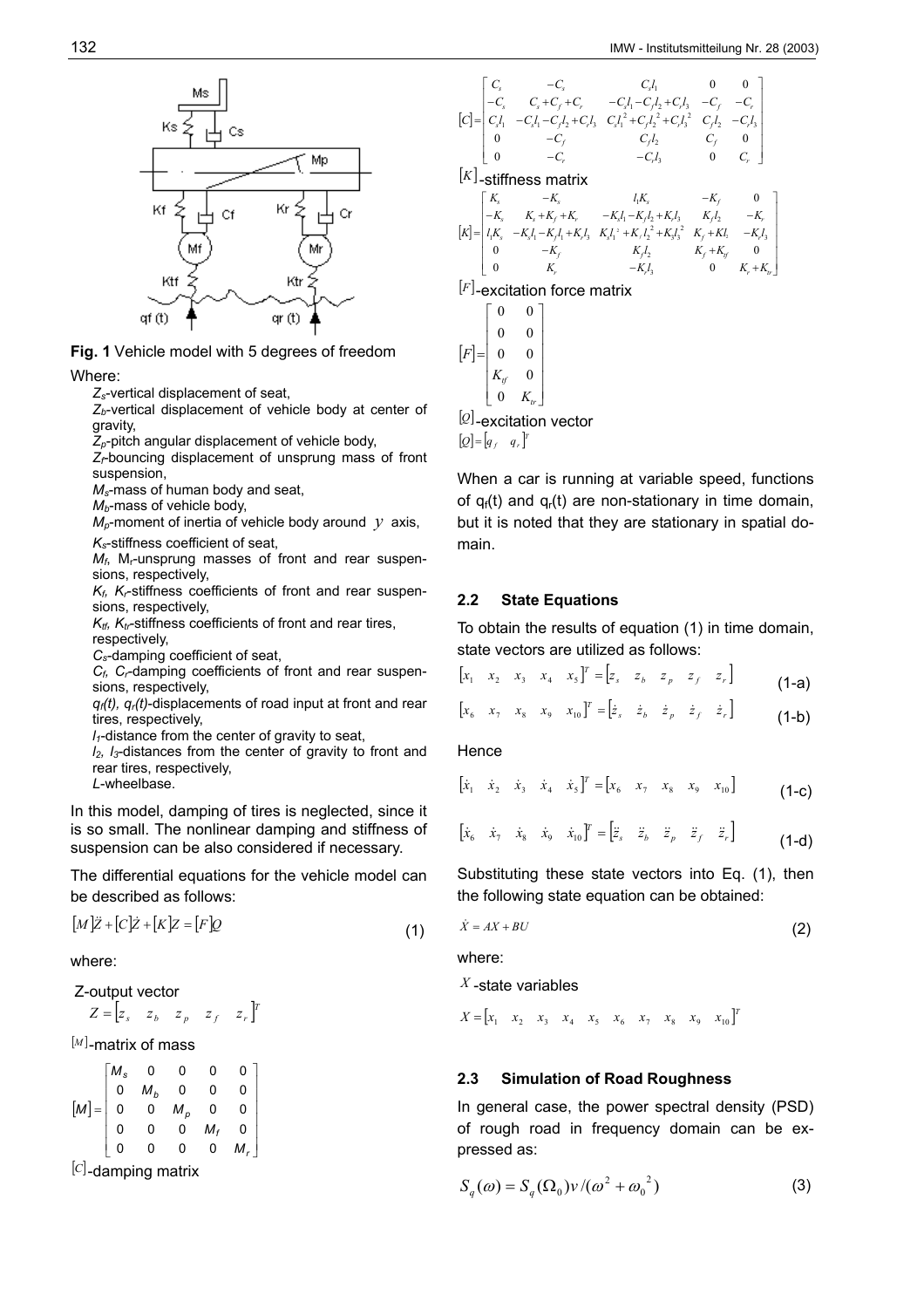where,  $S_{a}(\Omega_{0})$  is the coefficient of road roughness, According to the classification of road, the values of  $S_a(\Omega_0)$  can be obtained from some references.  $\Omega_0$ is the reference value of spatial angular frequency,  $\Omega_0 = \frac{1(rad/m)}{n}$ , *v* is traveling speed of vehicle, and  $\omega_0$  is the lowest cut-off angular frequency. Eq.(3) can be considered as a response of a first order linear system to white noise excitation. Based on the theory of random vibration, following relationship is obtained

$$
S_q(\omega) = |H(\omega)|^2 S_w \tag{4}
$$

where  $H(\omega)$  is the transfer function, and  $S_{\omega}$  is the PSD of white noise where normally  $S_w = 1$ . From Eqs (3) and (4),  $H(\omega)$  is written by

$$
H(\omega) = \frac{\sqrt{S_q(\Omega_0)v}}{\omega_0 + j\omega} \tag{5}
$$

From Eq.(5), the differential equation about road roughness is expressed as

$$
\dot{q}(t) + \omega_0 q(t) = \sqrt{S_q(\Omega_0)v}w(t)
$$
\n(6)

While a car is running with variable speed, despite road roughness is stationary random process in space domain, it is non-stationary random process in time domain. Note that

$$
\omega = 2\pi n v(t) \tag{7}
$$

where *n* is space frequency. Therefore, Eq.(6) becomes as follows

$$
\dot{q}(t) + 2\pi n_0 v(t)q(t) = 2\pi \sqrt{S_q(n_0)n_0^2 v(t)}w(t)
$$
 (8)

where  $v(t) = v_0 + at$ , *a* is the deceleration of car braking, *t* is braking time.

According to Eq.(8), the numerical simulation can be carried out. The **Figure 2** and **Figure 3** represent the simulation consequence of nonstationary rough road and its PSD respectively. From **Figure 2,** it is concluded that with inreasing of time, the amplitude of road roughness in time domain decreses in both low frequency and high frequency.

#### **2.4 Simulation of Nonstationary Responses**

Inputting the values of road roughness into Eq.(2), the non-stationary responses of the vehicle system to excitation of road roughness can be calculated. The model parameters representing 5 degrees of freedom are shown in **Table 1**. **Figure 4** represents the responses of vehicle system to non-stationary excitation, i.e., the responses of vehicle braking with a=-3m/s  $V_0$ =60km/h. It has been seen that at the beginning of braking, the vibration accelerations of seat and vehicle body, relative displacement and pitch acceleration are all random processes. When the braking time is at about t=6s, i.e., the velocity of vehicle is equal to zero, All the responses of vehicle become free vibration, which can clearly reflects the natural frequencies of response of vehicle.



| Ms     | Mb     | Mp      | Mf     | Mr     |
|--------|--------|---------|--------|--------|
| (kg)   | (kg)   | (kg.m2) | (kg)   | (kg)   |
| 70     | 2100   | 3500    | 140    | 210    |
| Κs     | Κf     | Κr      | Ktf    | Ktr    |
| (N/m)  | (N/m)  | (N/m)   | (N/m)  | (N/m)  |
| 12200  | 74000  | 120000  | 520000 | 520000 |
| Cs     | Сf     | Сr      |        |        |
| (Ns/m) | (Ns/m) | (Ns/m)  |        |        |
| 550    | 1800   | 1200    |        |        |





**Fig. 4** Nonstationary response of vehicle  $(V_0 = 60$ km/h, a=-3.0m/s<sup>2</sup>)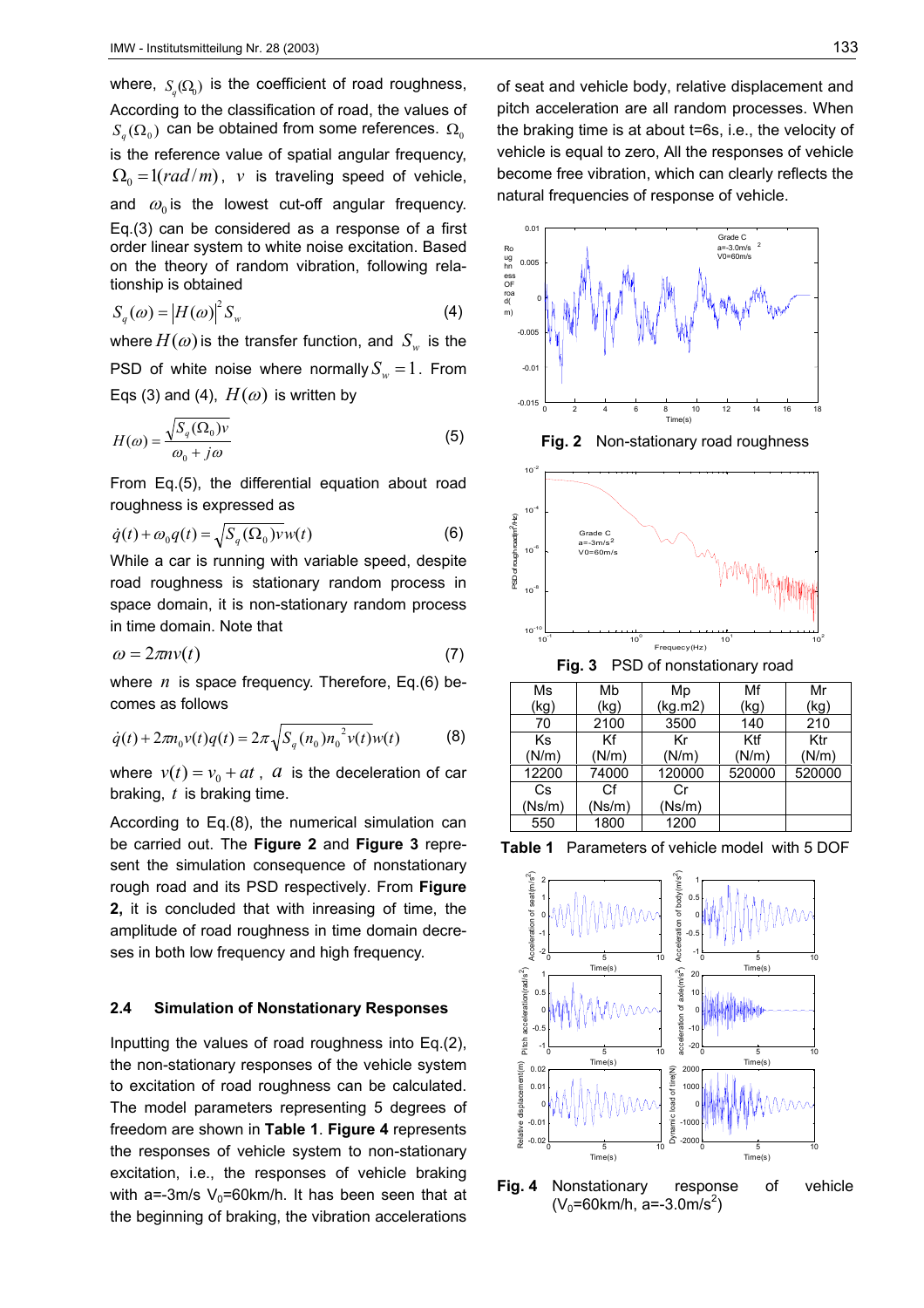## **3 Maximum Entropy Spectral Analysis**

Maximum entropy spectral analysis was first proposed by Burg in 1967, which has developed in the past twenty years. It is also called modern spectrum compared with classical FFT method. Although there were much more successful applications of FFT to processing stationary signals, the frequency resolution ∆*f* is conflict with sampling time interval ∆*t* in using FFT method. Furthermore the assumption that there is no data beyond the sampling time length T results in reduction of frequency resolution∆*f* . Therefore it is not suitable to use FFT method to process short time data. Maximum entropy spectral analysis is parameter estimation method in which a data model is first established and then the estimation of PSD is carried out with model parameters. Therefore the frequency resolution is not limited by length of data, and higher frequency distinguishing ability can be obtained.

#### **3.1 Modeling and Parameters Estimation**

Given sampled discrete series  $x(n)$ , where *n* is sampling number,  $n=1, 2, 3, \cdots N$ . Assuming that  $x(n)$  is the response of a linear model subjected to excitation of white noise. Therefore it can be expressed as:

$$
x(n) = -\sum_{k=1}^{p} a_k x(n-k) + w(n)
$$
 (9)

where  $w(n)$  is white noise with zero mean and  $\sigma^2$ <sub>*w*</sub> variance, *p* is the number of model orders, and  $a_k$  is model parameters,  $k = 1, 2, 3p$ . According to the definition of autocorrelation

$$
R_x(m) = E[x(n)x(n+m)] \tag{10}
$$

and considering Eq.(9), the following equation is obtained

$$
R_{x}(m) = E\left[x(n)\left\{-\sum_{k=1}^{p} a_{k}x(n-k+m) + w(n+m)\right\}\right]
$$
 (11)

Simplifying Eq. (11), and it can be expressed as

$$
R_x(m) = -\sum_{k=1}^{p} a_k R_x(m-k) + E[x(n)w((n+m)] \qquad (12)
$$

when  $m \ge 1$   $x(n)$  is irrelevant to  $w(n+m)$ 

Hence

$$
E[x(n)w(n+m)] = \begin{cases} 0(m>0) & (13) \\ \sigma_w^2(m=0) & \end{cases}
$$

Substituting Eq.(13) into Eq.(12), the following equations are obtained.

$$
\begin{cases} R_x(m) + \sum_{k=1}^p a_k R_x(m-k) = 0(m > 0) \\ R_x(0) + \sum_{k=0}^p a_k R_x(-k) = \sigma_w^{2}(m = 0) \end{cases}
$$
(14)

Eq.(14) can also be written in terms of matrix

$$
\begin{bmatrix} R_x(0) & R_x(-1) & \cdots & R_x(-p) \\ R_x(1) & R_x(0) & \cdots & R_x(-p+1) \\ \vdots & \vdots & \vdots & \vdots \\ R_x(p) & R_x(p-1) & \cdots & R_x(0) \end{bmatrix} \begin{bmatrix} 1 \\ a_1 \\ \vdots \\ a_p \end{bmatrix} = \begin{bmatrix} \sigma_w^2 \\ 0 \\ \vdots \\ 0 \end{bmatrix}
$$
 (15)

While given sampled discrete series  $x(n)$ , autocorrelation  $R_{_x}$  and covariance  $\sigma_{_w}^{^{-2}}$  can be calculated. According to Eq.(15), model parameters can be obtained. So far there are many algorithms for computing model parameters among which Burg algorithm is a fast algorithm similar to FFT. While more data need to be calculated, this method is much effective.

#### **3.2 Burg Fast Algorithm**

 Burg fast algorithm can obtain the model parameters directly with sampled data without calculating the autocorrelation. It is noted that the values obtained from Eq.(9) are the evaluated values of

sampled data. Define  $x(n)$  as the evaluated values. Therefore, the forward error of data model with *p* orders is expressed as:

~

$$
e_{fn}^{(p)} = x(n) - x(n) = x(n) + \sum_{k=1}^{p} a_k^{(p)} x(n-k)
$$
 (16)

Similarly, the backward error of data model with *p* orders is written by

$$
e_{bn}^{(p)} = x(n) - x(n-p) = x(n) + \sum_{k=1}^{p} a_k^{(p)} x(n+k-p)
$$
 (17)

The relationship between high order error and low order error can be expressed as

$$
e_{\text{fn}}^{(p)} = e_{\text{fn}}^{(p-1)} + \rho_p e_{\text{bn-1}}^{(p-1)}
$$
(18)

$$
e_{bn}^{(p)} = e_{bn}^{(p-1)} + \rho_p e_{bn}^{(p-1)}
$$
 (19)

where  $\rho_p$  is the reflecting coefficient. Define  $ES$ as the sum of error square.

**Hence**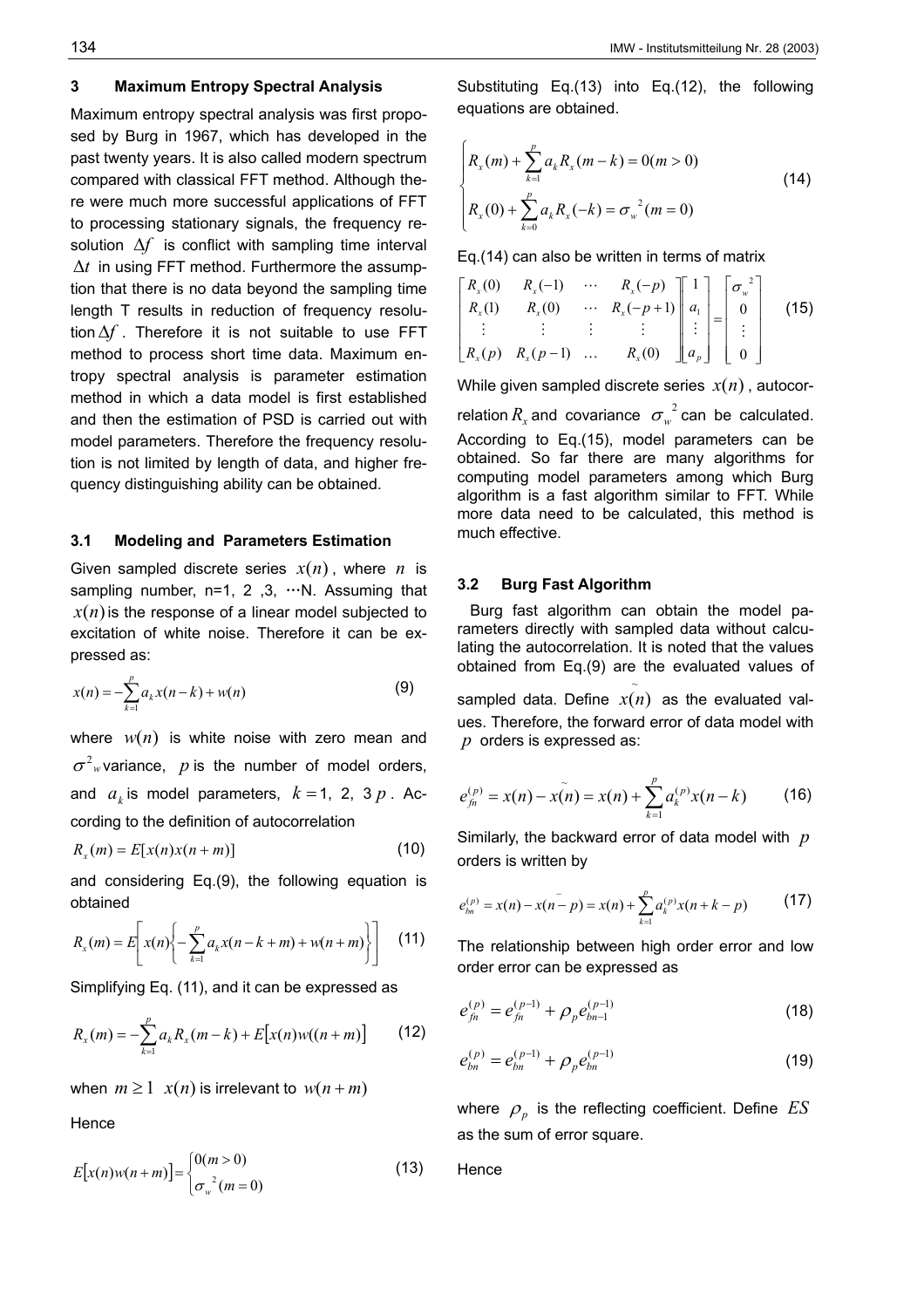$$
ES = \sum_{n=p}^{N-1} \left\{ \left[ e_{\hat{f}^n}^{(p)} \right]^p + \left[ e_{bn}^{(p)} \right]^p \right\} \tag{20}
$$

$$
\text{Let } \left(\frac{\partial E}{\partial \rho_p}\right)^p = 0 \tag{21}
$$

hence

$$
\rho_p = -\frac{2E\left[e_{j_n}^{(p-1)}e_{bn-1}^{(n-1)}\right]}{E\left[e_{j_n}^{(p-1)}\right]^2 + E\left[e_{bn-1}^{(p-1)}\right]^2}
$$
\n(22)

The relationship between model parameters and reflecting coefficients can be expressed as:

$$
a_p^{(p)} = \rho_p \tag{23}
$$

$$
a_k^{(p)} = a_k^{(p-1)} + \rho_p a_{p-k}^{(p-1)} \qquad k=1,2,3...p \quad (24)
$$

According to Eq.(22) and Eq.(24), the recursive calculation can be accomplished.

#### **3.3 Maximum Entropy Spectral Estimation**

Taking *Z* transform to both sides of Eq.(9), the discrete transfer function is expressed as

$$
H(z) = \frac{X(z)}{W(z)} = \frac{1}{A(z)} = \frac{1}{1 + \sum_{k=1}^{p} a_k z^{-k}}
$$
(25)

hence the PSD of the signal can be obtained

$$
P_x(\omega) = |H(e^{-j\omega})|^2 \sigma_w^2 = \frac{\sigma_w^2}{\left|1 + \sum_{k=1}^p a_k e^{-jwk}\right|^2}
$$
 (26)

In **Figure 5** is the processing result of vehicle body acceleration by using maximum entropy method with data of 32 points. It is seen that maximum entropy spectral estimation well reflects two main peaks with less sampled data. First peak represents resonant frequency of vehicle body, and second peak is close to the resonant frequency of unsprung mass. Moreover the frequency resolution is continuous. **Figure 6** is the PSD of vehicle body acceleration by using FFT method with same sampled data. It illustrates that FFT method cannot reflect two main peaks, and the frequency resolution is bigger.

$$
\Delta f = \frac{1}{T} = \frac{1}{N\Delta t} = \frac{1}{32 \times 0.005} = 6.25 Hz
$$

Therefore maximum entropy method has more advantage than FFT method in processing short time data. **Figure 7** and **Figure 8** represent MES and PSD of axle acceleration respectively. Data of 2000 points are used in both methods. It concludes that maximum entropy method can give the resonant frequency of axle exactly and FFT method cannot do. **Figure 9, Figure 10** and **Figure 11** are the

three dimensional transient maximum entropy spectrums of vehicle body acceleration, axle acceleration and pitch angular acceleration in braking, respectively. From **Figure 9**, it is concluded that with the increasing of time i.e. the decreasing of velocity, the amplitude of MES of vehicle body acceleration has the tendency of reduction, and has some fluctuations which reflect the wave shape of rough road. **Figure 10** illustrates the amplitude of transient MES of axle acceleration decreases with increasing of time. **Figure. 11** shows that transient MES of pitch acceleration has two main peaks in both low and high frequency. The peaks in in low frequency reduces with the increasing of time, but does not always reduce. The peak in high frequency decreases with the increasing of time.



**Fig. 5** MES of vehicle body acceleration